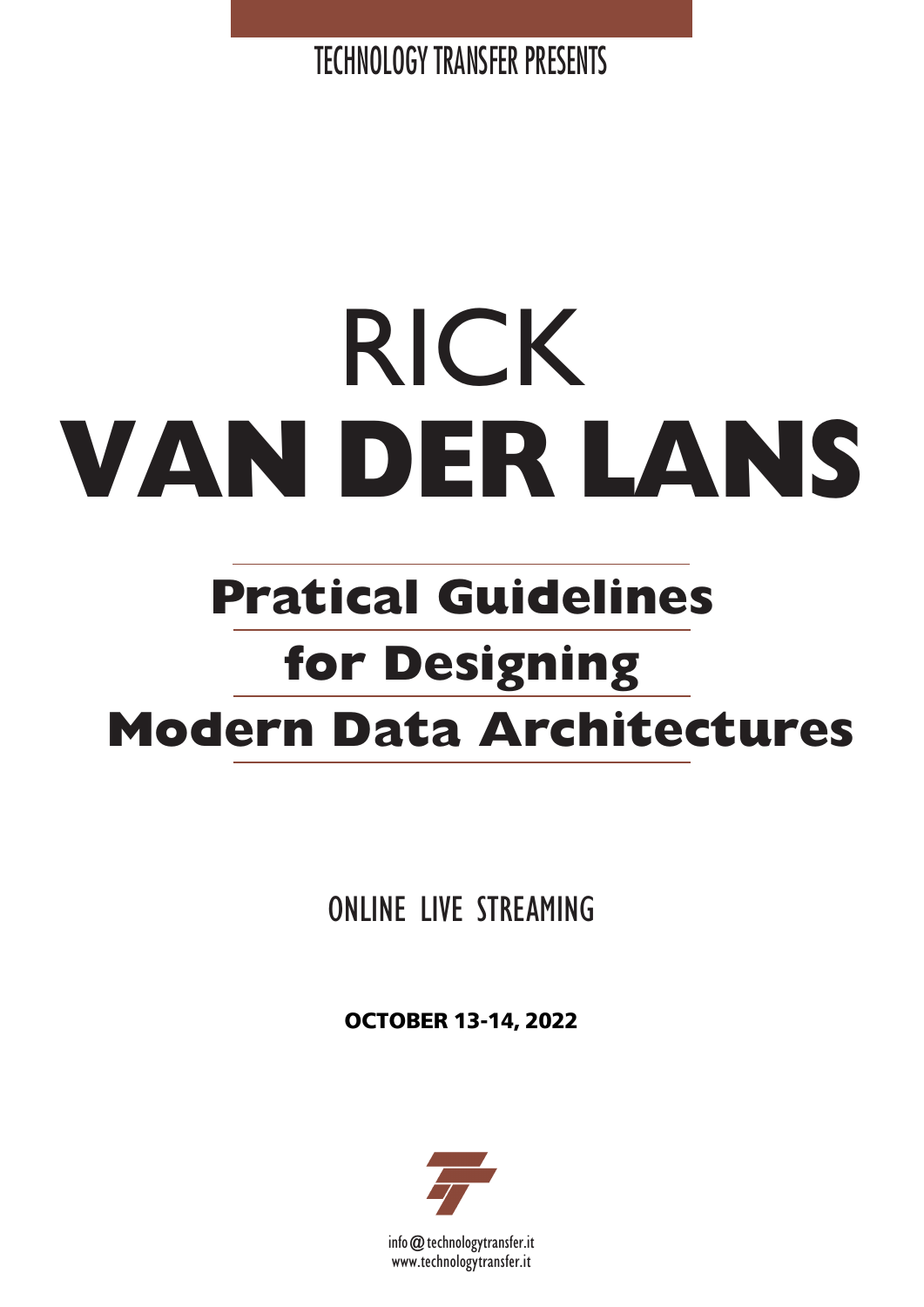## **ABOUT THIS SEMINAR**

Digital transformation, the Data-driven organization, and the 'data economy' are popular topics in boardrooms today. Regardless of what these terms exactly mean, it means that organizations want to do more with data. Data has to be deployed more widely, more efficiently, and more effectively to improve their business and decision-making processes and to increase their competitive power. Technically, this implies that new forms of data usage must be deployed, such as Data Science, self-service BI, embedded BI, edge analytics, and customerdriven BI.

Unfortunately, current IT systems such as the Data Warehouse and the transactional systems, can no longer cope with these new, more intense, and resource-intense forms of data usage. The current data Architecture for Data Delivery is already overstretched. Some of these systems are over twenty years old and many changes and extensions have been applied. They can't process the ever-increasing workload. Additionally, because they have become static and inflexible, implementing new reports and executing new forms of analytics have become very time consuming. In other words, the current data-Architecture can't cope with today's current 'speed of business change'.

The effect is that, understandably, countless organizations have decided to develop a new and future-proof data Architecture. However, this is easier said than done. You don't design data Architectures every day. Which new technologies are available today? What is the influence of new technologies on the Architecture, such as Hadoop, NoSQL, Big Data, Data Warehouse automation, and data-streaming? Which new architectural principles should be applied? How do we handle the new rules and regulations for data storage and analysis? And what is the influence of Cloud platforms?

This two-day seminar answers most of the common questions architects have when designing a modern data Architecture. This is done through guidelines, tips, and design rules. Concepts and technologies, such as Data Lakes, Big Data, Data Vault, Cloud, data virtualization, Hadoop, NoSQL, Data Warehouse automation, and anonymization of data are discussed.

The seminar is based on practical experiences while designing and implementing modern data Architectures. Also, the relationship between a modern data Architecture and more organizational aspects are addressed as well, including data quality, data governance, data strategy, and the migration to a new Architecture.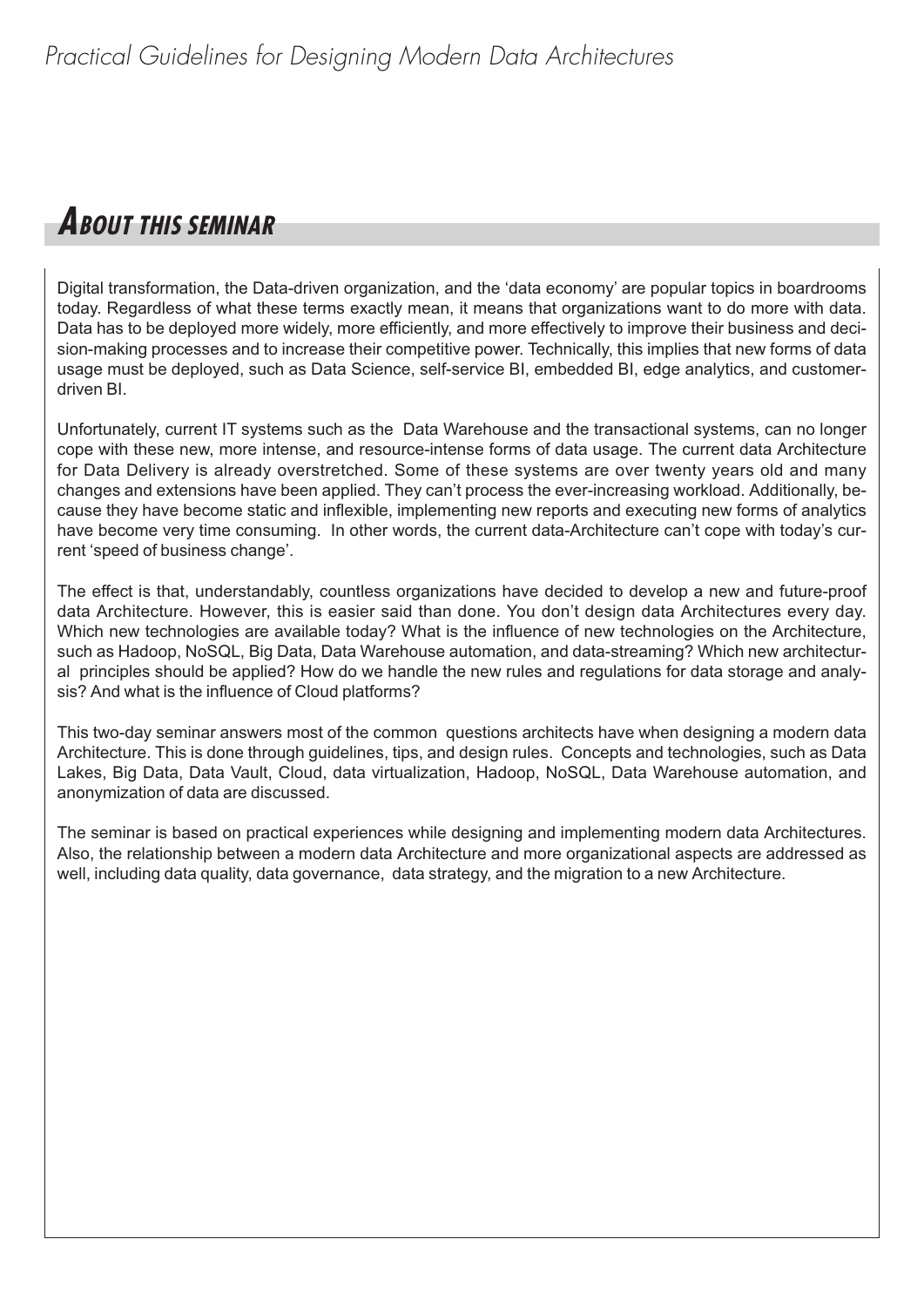#### **WHAT YOU WILL LEARN**

• What are the steps to take to come up with the perfect data Architecture? From requirement analysis via proof

of concepts to a data Architecture

- What is the importance of a holistic approach to analyzing technology, organization, and architecture in conjunction?
- What are real life examples of new data Architectures?
- How can the new technology use optimally within a new data Architecture?
- How do you develop a data Architecture?
- Which components make up a data Architecture?
- What are the use cases, pros and cons of new technologies and how do they influence data Architectures?
- What is the value of well-known reference Architectures, such as the Lambda Architecture, the Logical Data Warehouse Architecture and the Data Lake? What are the right criteria for a data Architecture?

#### **WHO SHOULD ATTEND**

- Business Intelligence Specialists
- Data Analysts
- Data Warehouse Designers
- Business Analysts
- Data Scientists
- Technology Planners
- Technical Architects
- Enterprise Architects
- IT Consultants
- IT Strategists
- Systems Analysts
- Database Developers
- Database Administrators
- Solutions Architects
- Data Architects
- IT Managers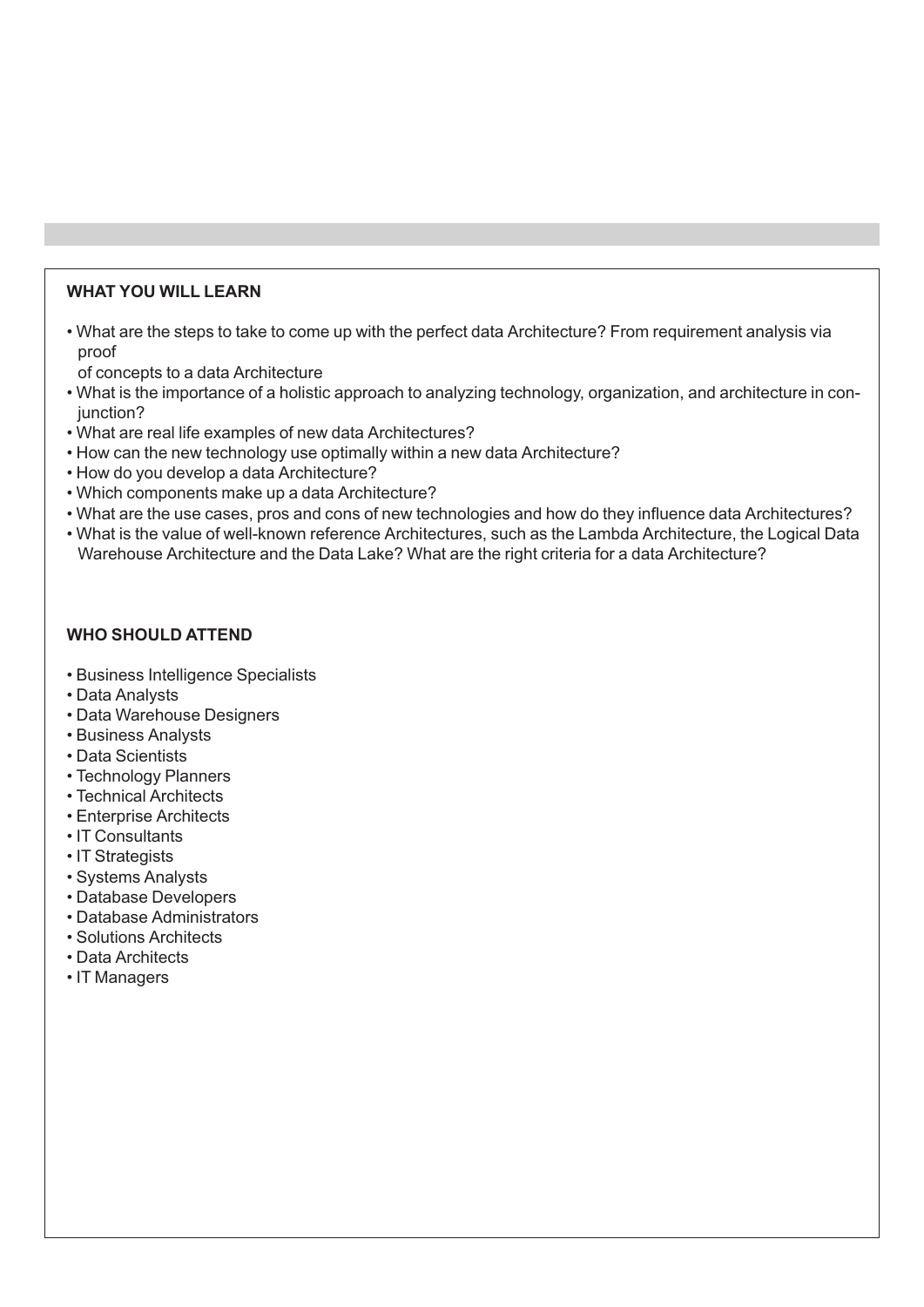# **OUTLINE**

| 1. Introduction; what is a data Architecture?                                                                                                                                                                                                                                                                                                                                                                                                                                                                    | • Why migration to the Cloud: unburdening, high per<br>formance, scalability, available software?                                                                                                                                                                                                                                                                                                                    |
|------------------------------------------------------------------------------------------------------------------------------------------------------------------------------------------------------------------------------------------------------------------------------------------------------------------------------------------------------------------------------------------------------------------------------------------------------------------------------------------------------------------|----------------------------------------------------------------------------------------------------------------------------------------------------------------------------------------------------------------------------------------------------------------------------------------------------------------------------------------------------------------------------------------------------------------------|
| • Why a new data Architecture?<br>• Examples of real life data Architectures<br>. What are the key elements of a data Architecture?<br>.What are the differences between a data<br>Architecture and a solutions-Architecture?<br>• From batch via Lambda to the Kappa Architecture<br>• Benefits, drawbacks, and shortcomings of well-<br>known reference Architectures, such as the classic<br>Data Warehouse Architecture, the Data Lake, and<br>transactional systems<br>• From vision to implementation plan | . Are all software products suitable for the Cloud?<br>• Design principles for dealing with data history and<br>data cleansing<br>• Generating a Data Warehouse Architecture with<br>Data Warehouse Automation tools<br>• New requirements for transactional systems, such<br>as storing historic data and continuous logging<br>• The influence of GDPR: deleting customer data<br>• Responsibility of Data Quality |
|                                                                                                                                                                                                                                                                                                                                                                                                                                                                                                                  | 4. Innovative New Data Architectures                                                                                                                                                                                                                                                                                                                                                                                 |
| 2. Overview of new technologies for Data                                                                                                                                                                                                                                                                                                                                                                                                                                                                         | • The Logical Data Warehouse Architecture as an                                                                                                                                                                                                                                                                                                                                                                      |
| <b>Storage, Data Processing, and Data Analytics</b>                                                                                                                                                                                                                                                                                                                                                                                                                                                              | Agile alternative                                                                                                                                                                                                                                                                                                                                                                                                    |
| • Benefits, drawbacks, features, and use cases of                                                                                                                                                                                                                                                                                                                                                                                                                                                                | • Design rules, do's and don'ts for a Logical Data                                                                                                                                                                                                                                                                                                                                                                   |
| each technology                                                                                                                                                                                                                                                                                                                                                                                                                                                                                                  | <b>Warehouse Architecture</b>                                                                                                                                                                                                                                                                                                                                                                                        |
| · Data Storage: analytical SQL, NoSQL, Hadoop,                                                                                                                                                                                                                                                                                                                                                                                                                                                                   | • From a single-purpose to a multi-purpose Data Lake                                                                                                                                                                                                                                                                                                                                                                 |
| cubes                                                                                                                                                                                                                                                                                                                                                                                                                                                                                                            | • Requirements for implementing Data Science mod-                                                                                                                                                                                                                                                                                                                                                                    |
| · Data Integration: ETL, Data virtualization, Data                                                                                                                                                                                                                                                                                                                                                                                                                                                               | els, such as transparency, immutability, and version                                                                                                                                                                                                                                                                                                                                                                 |
| replication, Data Warehouse Automation, Enterprise                                                                                                                                                                                                                                                                                                                                                                                                                                                               | control                                                                                                                                                                                                                                                                                                                                                                                                              |
| Service Bus, API gateways                                                                                                                                                                                                                                                                                                                                                                                                                                                                                        | • The changing role of the Data Lake: from data deliv-                                                                                                                                                                                                                                                                                                                                                               |
| · Data Cleansing: home-made, professional                                                                                                                                                                                                                                                                                                                                                                                                                                                                        | ery system for Data Scientists to a platform for stor-                                                                                                                                                                                                                                                                                                                                                               |
| • Data Streaming: messaging, Kafka, streaming SQL                                                                                                                                                                                                                                                                                                                                                                                                                                                                | ing all the enterprise and external data                                                                                                                                                                                                                                                                                                                                                                             |
| · Data Documentation: data glossary, data catalog,                                                                                                                                                                                                                                                                                                                                                                                                                                                               | • A Data Streaming Architecture; when every mi                                                                                                                                                                                                                                                                                                                                                                       |
| metadata management                                                                                                                                                                                                                                                                                                                                                                                                                                                                                              | crosecond counts                                                                                                                                                                                                                                                                                                                                                                                                     |
| • Reporting tools: self-service BI, dashboards, em-                                                                                                                                                                                                                                                                                                                                                                                                                                                              | • Technical challenges: performance, inconsistent                                                                                                                                                                                                                                                                                                                                                                    |
| bedded BI                                                                                                                                                                                                                                                                                                                                                                                                                                                                                                        | data streams, storing massive amounts of mes-                                                                                                                                                                                                                                                                                                                                                                        |
| • Data Science tools: programming languages, such                                                                                                                                                                                                                                                                                                                                                                                                                                                                | sages for Analytics afterwards                                                                                                                                                                                                                                                                                                                                                                                       |
| as R and Python, Machine Learning Automation<br>tools, Data Science Workbenches<br>• Data Security: anonymization, authorization                                                                                                                                                                                                                                                                                                                                                                                 | • Operationalization of Data Science models<br>• Merging data Architectures to one unified Data<br>Delivery platform<br>•Differences between Data Hub and Data Warehouse<br>• The data marketplace: From taylor-made to ready-                                                                                                                                                                                       |
| 3. Design Aspects for Data Architectures                                                                                                                                                                                                                                                                                                                                                                                                                                                                         | made                                                                                                                                                                                                                                                                                                                                                                                                                 |
| . First the technology or first the data Architecture?<br>• The importance of reusable transformation specifi-<br>cations for e.g. integration, filtering, correcting, and<br>aggregation of data<br>· Influence of specialized technology on data<br>Architectures                                                                                                                                                                                                                                              |                                                                                                                                                                                                                                                                                                                                                                                                                      |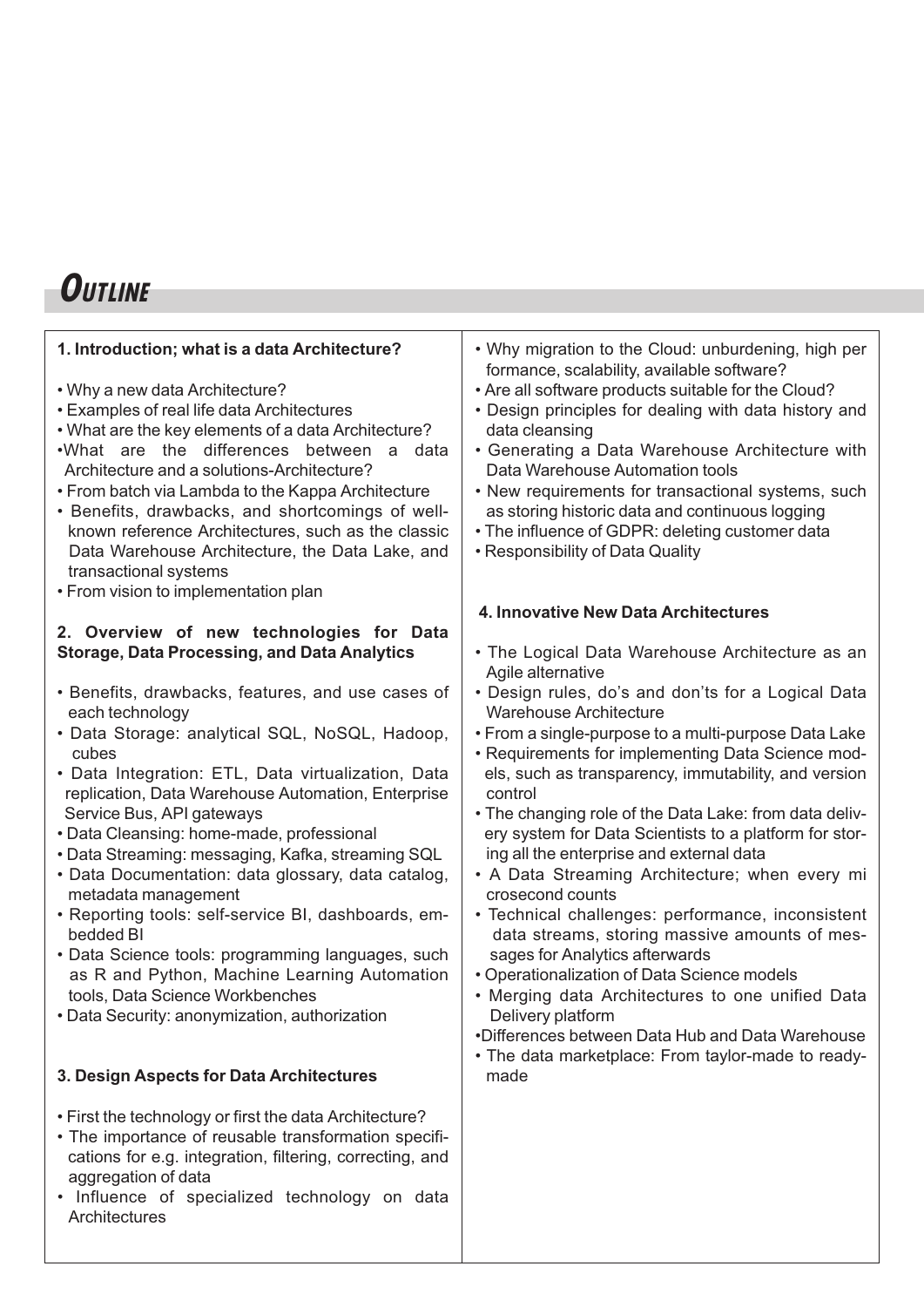#### **5. Action Plan for Developing a Complete and Correct Data Architecture**

- What is the business motivation for a new data Architecture; ICT cost reduction, competitive improvement, new business model, new laws and regulations, improving reaction speed to business demands, or more efficient exploitation of available data?
- The importance of a business strategy and data strategy and the relationship with the data **Architecture**
- Who are the stakeholders and what is the C-level support?
- Maturity level of the ICT organization
- Description of the current data Architecture; data flow, data storage, quantities, and technologies in use
- Stock-taking of current bottlenecks: business and ICT, performance, functionality, costs, ICT organization and the immediate environment
- Restricting aspects: laws and regulations, budget, software and systems that have to remain
- Requirements and needs of the new data Architecture: financial, available expertise, software, quantities, uptime, speed of Data Delivery, and level of unburdening
- Architecture and design principles
- Current and future forms of data usage: standard reports, self-service BI, Data Science, customer-dri ven, mobile apps
- Forms of data usage: batch, manual internally, manual extern ally, and sensors
- Data types in use: structured, unstructured, audio, video, text, and geo/gis
- Status of the data Architecture project: which choices must be made, which steps to take, why does the project falter, is a PoC or Pilot required, what are key questions in a RfI, convincing the organization

# **SPEAKER**

**Rick van der Lans** is a highly-respected independent analyst, consultant, author, and internationally acclaimed lecturer specializing in data warehousing, business intelligence, big data, and database technology.

He has presented countless seminars, webinars, and keynotes at industry-leading conferences. He also helps clients worldwide to design their data warehouse, big data, and business intelligence architectures and solutions and assists them with selecting the right products. He has been influential in introducing the new logical data warehouse architecture worldwide which helps organizations to develop more agile business intelligence systems.

Over the years, Rick has written hundreds of articles and blogs for newspapers and websites and has authored many educational and popular white papers for a long list of vendors. He was the author of the first available book on SQL, entitled including Introduction to SQL, which has been translated into several languages with more than 100,000 copies sold. More recently, he published his book **Data Virtualization for Business Intelligence Systems**.

He presents seminars, keynotes, and in-house sessions on Big data and analytics, data virtualization, the logical data warehouse, data warehousing and business intelligence.